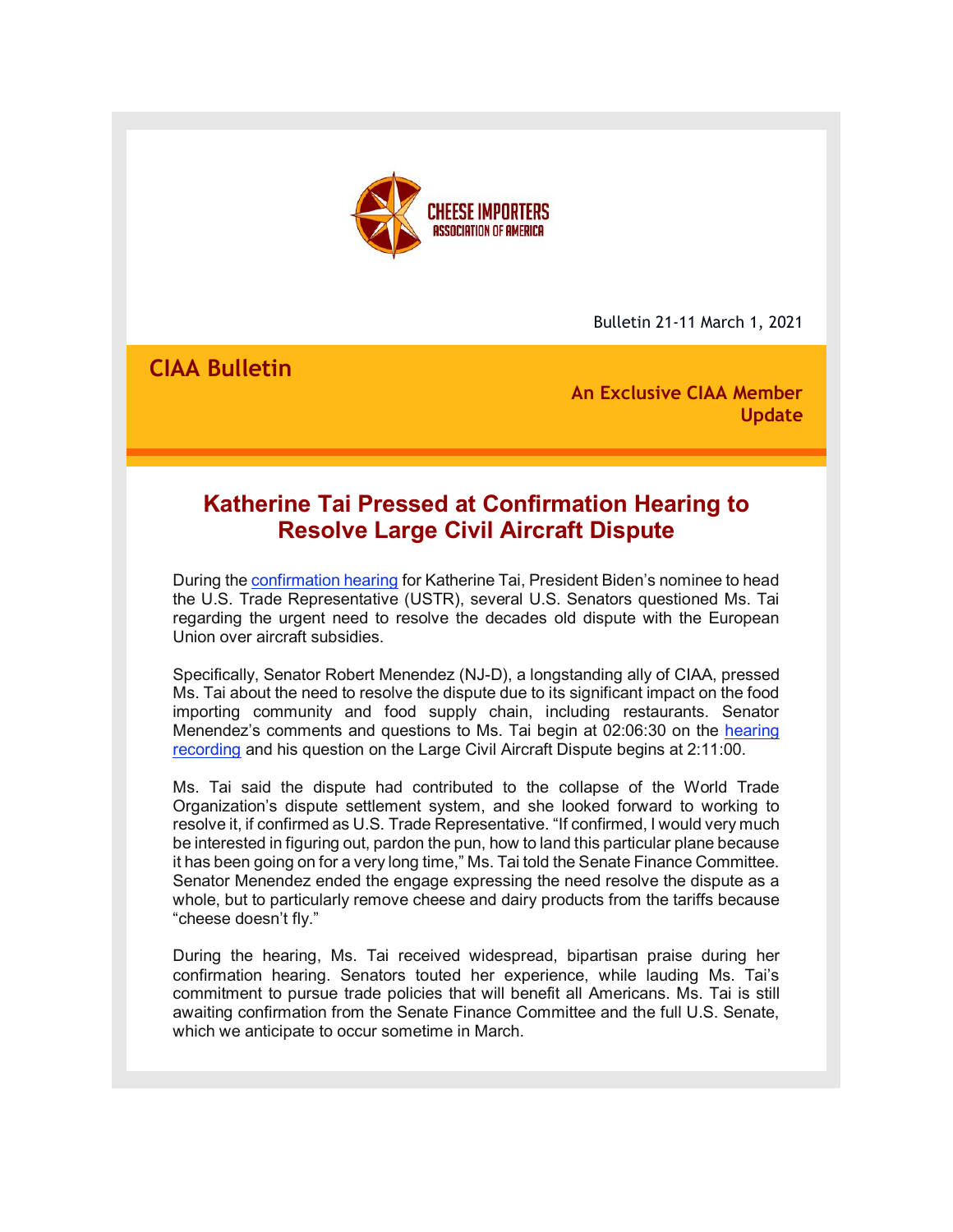The Husch Blackwell team is preparing a summary of the hearing and will share it with the CIAA members upon its completion. If you have any questions, please contact the Husch Blackwell team at [CIAAGeneralCounsel@huschblackwell.com.](mailto:CIAAGeneralCounsel@huschblackwell.com)

### Cheese Importers Association of America

Daniel Schnyder President email: president@theciaa.org phone: 202-547-0899

# **INDUSTRY DATES TO REMEMBER**

#### **MARCH 1, 2021 (approximately)**

FAS issues final notice of calendar year 2021 licenses to licensees.

# **March 15, 2021**

The license fee for each license issued is due and payable in full no later than March 15 of the year for which the license is issued. Licenses issued after March 15 of any quota year are payable in full no later than 10 days from the date of issuance. Fee payments are payable to the Treasurer of the United States and shall be made solely utilizing the electronic software designated for the purpose by the Licensing Authority.

 $\mathcal{L}_\mathcal{L} = \{ \mathcal{L}_\mathcal{L} = \{ \mathcal{L}_\mathcal{L} = \{ \mathcal{L}_\mathcal{L} = \{ \mathcal{L}_\mathcal{L} = \{ \mathcal{L}_\mathcal{L} = \{ \mathcal{L}_\mathcal{L} = \{ \mathcal{L}_\mathcal{L} = \{ \mathcal{L}_\mathcal{L} = \{ \mathcal{L}_\mathcal{L} = \{ \mathcal{L}_\mathcal{L} = \{ \mathcal{L}_\mathcal{L} = \{ \mathcal{L}_\mathcal{L} = \{ \mathcal{L}_\mathcal{L} = \{ \mathcal{L}_\mathcal{$ 

#### **JULY 1, 2021**

Last day for an exporting country that is not designating importers for calendar year 2021 to notify FAS.

#### **AUGUST 31, 2021**

Last day to enter dairy products into U.S. Customs territory that may be used to qualify and establish eligibility for a calendar year 2021 license.

#### **SEPTEMBER 1, 2021**

First day of license eligibility period for next quota year-plus one. Example: entries made on or after September 1, 2021 can be used to establish eligibility for a license for calendar year 2022.

#### **SEPTEMBER 1, 2021**

Last date to request globalization of a calendar year 2020 license. First transmission date for applications for reallocated license amounts for calendar year 2020. First transmission date for all applications for calendar year 2021licenses.

#### **SEPTEMBER 15, 2021**

(no exceptions!) Last transmission date for licensees applying for reallocated license amounts for calendar year 2021.

### **OCTOBER 1, 2021**

(no exceptions!) Last transmission date for licensees to surrender all or the unused portion of their calendar year 2021 licenses.